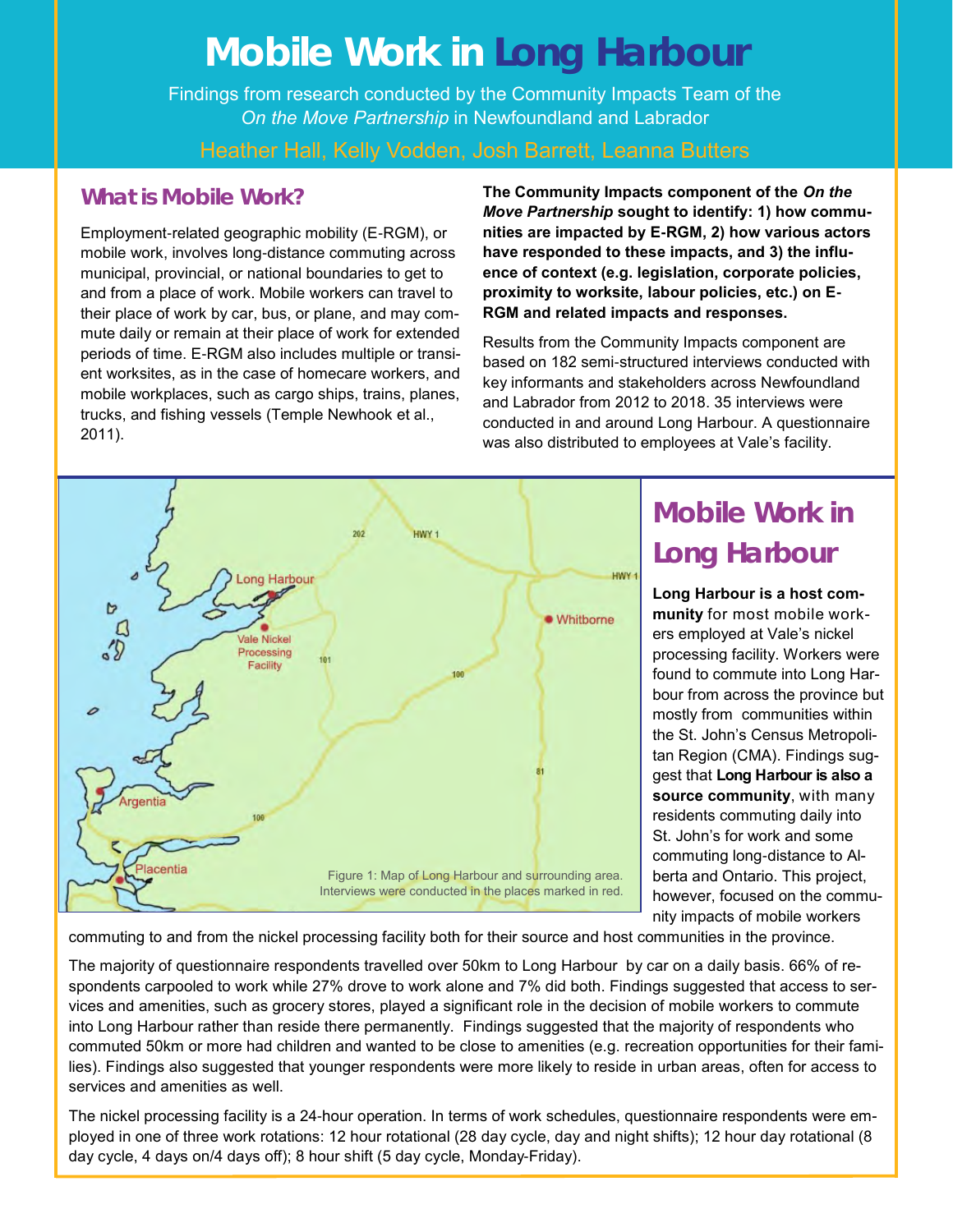## **Phase I: The Community Impacts of E-RGM in Long Harbour**

Research at Long Harbour was conducted in two phases. Phase I sought to identify the impacts of E-RGM on the community of Long Harbour and surrounding communities (Argentia, Whitbourne, and Placentia). Study participants noted several impacts that they felt were related to mobile work: Economic, Infrastructure and Service, Social-Cultural, Sustainability, and Planning and Governance.

#### **Economic**

The Vale site was formerly home to a phosphorus plant. Due to the need for specialized trades during construction, some residents of Long Harbour were employed at the Vale facility; however, fewer have been employed in operations. It was suggested that employment opportunities and higher wages in Alberta and within NL were attracting young residents and tradespeople to work and/or relocate away.

With the opening of the Long Harbour nickel processing facility, the Town of Long Harbour hoped to see economic growth; however, they have seen limited new business development and, despite attempts to attract Vale employees to live in Long Harbour, a lack of amenities and services proved to be a challenge for urban population retention/growth.

Key informants noted that the two stores in town did benefit from local spending; however, they believed that mobile workers spent more money in communities like Whitbourne, located between St. John's and Long Harbour, at hotels, B&Bs, gas stations, and restaurants. It was also believed that car and recreational vehicle businesses in the Avalon were benefitting from spending by mobile workers working for Vale.

#### **Infrastructure and Services**

It was felt by some participants that housing availability in several communities in the Placentia and Clarenville-Isthmus regions had been impacted by the influx of workers to Long Harbour during the construction phase. A work-camp was made available for workers onsite and 'the Lodge', a hotel for managers and contractors, was set up in the community. However, workers being paid an allowance to live off-site found accommodations in several communities within the region. Mini homes were developed in Long Harbour to house managers during construction. It was hoped they would at-

*"They had a...camp built, which was full...For those who were being paid a living allowance, you know, that's what filled up all the homes in the immediate area, probably in a 50-mile radius. Just about every community was full."*

tract workers to live in Long Harbour post-construction; however, some have remained vacant while others have been purchased by locals who have moved them to other areas of town. Housing prices have been impacted by lack of demand.

The level of traffic increased in the community during construction. Participants noted that the condition of the roads leading to Long Harbour was bad and presented a safety concern. Vale purchased and gifted the Town a new fire hall and fire truck. Key informants suggested that the Town was able to maximize some capital works projects, including a new water treatment plant and improved piping in the community. A new park was developed in cooperation with Vale and the Lodge and Training Centre (now Community Centre) was gifted to the town after the construction phase.



Figure 2: New Fire Hall in Long Harbour, March 2017

#### **Social-Cultural**

Some questionnaire and interview informants felt that mobile work contributed to family challenges, including tensions between spouses that they believed may result in divorce. They also suggested that, when mobile workers were home, they were often too tired to engage with or volunteer in their home communities. For instance, sports teams in source and host communities were struggling to find coaches.

### **Sustainability**

Some key informants believed that residents of the region needed to be involved in mobile work due to a lack of wellpaying jobs locally. Despite the economic advantages of being a mobile worker, the precarity of mobile employment was raised as a concern. This was thought to be particularly challenging for young people because individuals just coming out of school would be making large salaries in their first jobs. It was thought that this might give them an inflated expectation of what their work is worth and allow them to develop lifestyles based on an income level that is unrealistic.

### **Planning and Governance**

A sub-agreement was struck between the Town and Vale to provide infrastructural assets to residents of the community, as mentioned above. A community liaison committee was also mandated in the processing facility agreement. It consists of community representatives/leaders and Vale representatives. Members are responsible for reporting project progress to their communities and bringing community concerns to the representatives from Vale. Key informants felt that the relationship between the community and Vale had been positive overall.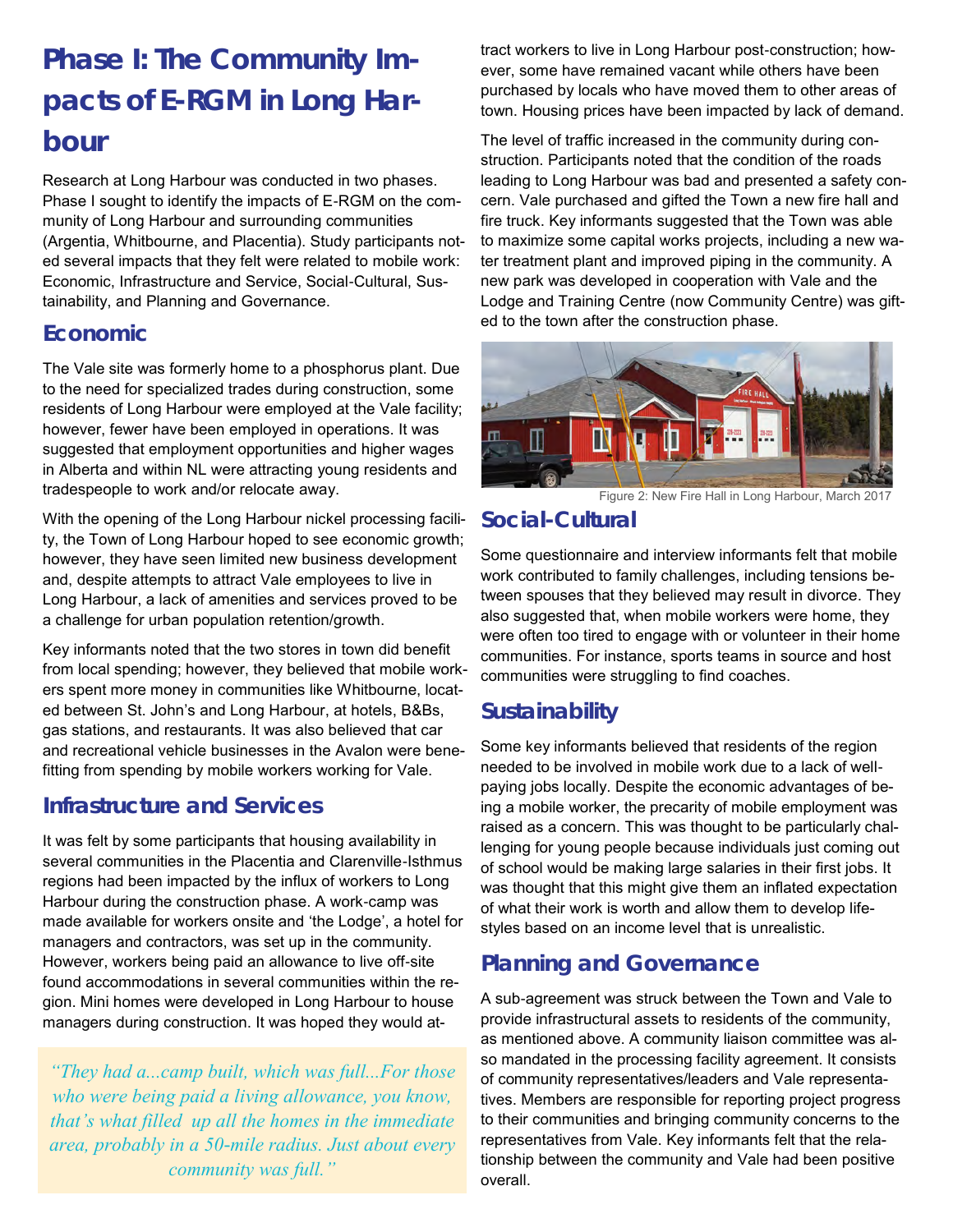Figure 3: Source communities of mobile workers at Vale's nickel processing plant in Long Harbour



## **Phase II: The Impacts of E-RGM Vale's Mobile Workers**

Phase II looked at the social and economic impacts of E-RGM on the source communities of mobile workers who commute to and from the nickel processing facility at Long Harbour. A questionnaire (131 completed questionnaires, 33% response rate) and 21 interviews were conducted with mobile workers on site and in St. John's. Phase II sought to answer three primary questions: 1) What factors influence a worker's decision to stay in their source communities and commute rather than relocate closer to the worksite, 2) How do mobile workers spend their time in source communities, and 3) How do mobile workers financially contribute to the local economy in their source communities?

An analysis of data provided to the research team by Vale indicated that 222 (52%) of the 427 workers with addresses listed in 2015 com-

muted to Long Harbour from communities within the St. John's CMA. Others resided in regions across the island and outside the province (see Figure 3). The majority of survey respondents (80%) travelled more than 50km one way to get to the worksite by car and 97% lived outside of Long Harbour. This study found that amenities and services, like grocery stores and shopping malls/centres, played an important role in the decision of workers to commute rather than relocate to the community of Long Harbour.

### **Social Impacts**

Findings suggested that workers commuting over 50km to Long Harbour had a reduced sense of belonging to their home communities. Literature has noted that being active in community events, services, and programs leads to increased sense of belonging, community cohesion, and social development. However, this study found that work rotations and commute length can reduce the amount of time individuals spend participating in community activities, such as volunteerism, community events, entertainment, sports, and recreation. Workers that travelled less than 50km to work at Long Harbour were able to remain engaged in community activities in their source communities; however, workers that travelled over 50km were less likely to engage in community activities in their source communities.

### **Economic Impacts**

It is assumed that mobile workers contribute economically to their source communities through, for example, taxation and local spending. This study found that the ways an individual contributed to their source community financially depended on a variety of factors. These included: the amount of income they receive, the availability of goods and services in their source community, their proximity to an urban centre, family size, stage in their lifecyles, and others. When possible, many workers preferred to stay in their source communities and purchase locally to reduce the amount of time they spent driving. This may have provided economic spinoffs in their region of residence. Workers have also contributed locally by purchasing homes and/or investing in property. Vehicle purchases by Vale workers have also contributed to economic development, though primarily in St. John's. That being said, it is difficult to suggest that all source communities of Vale workers are experiencing significant local economic benefits, particularly communities with small concentrations of workers.

*For more detailed Phase II findings, please see:* 

*Barrett, J. (2017) Commuters and Communities: The Social and Economic Impacts of Labour Mobility on Source Communities. MA Thesis. Submitted to the Department of Geography, Memorial University, St. John's NL.*